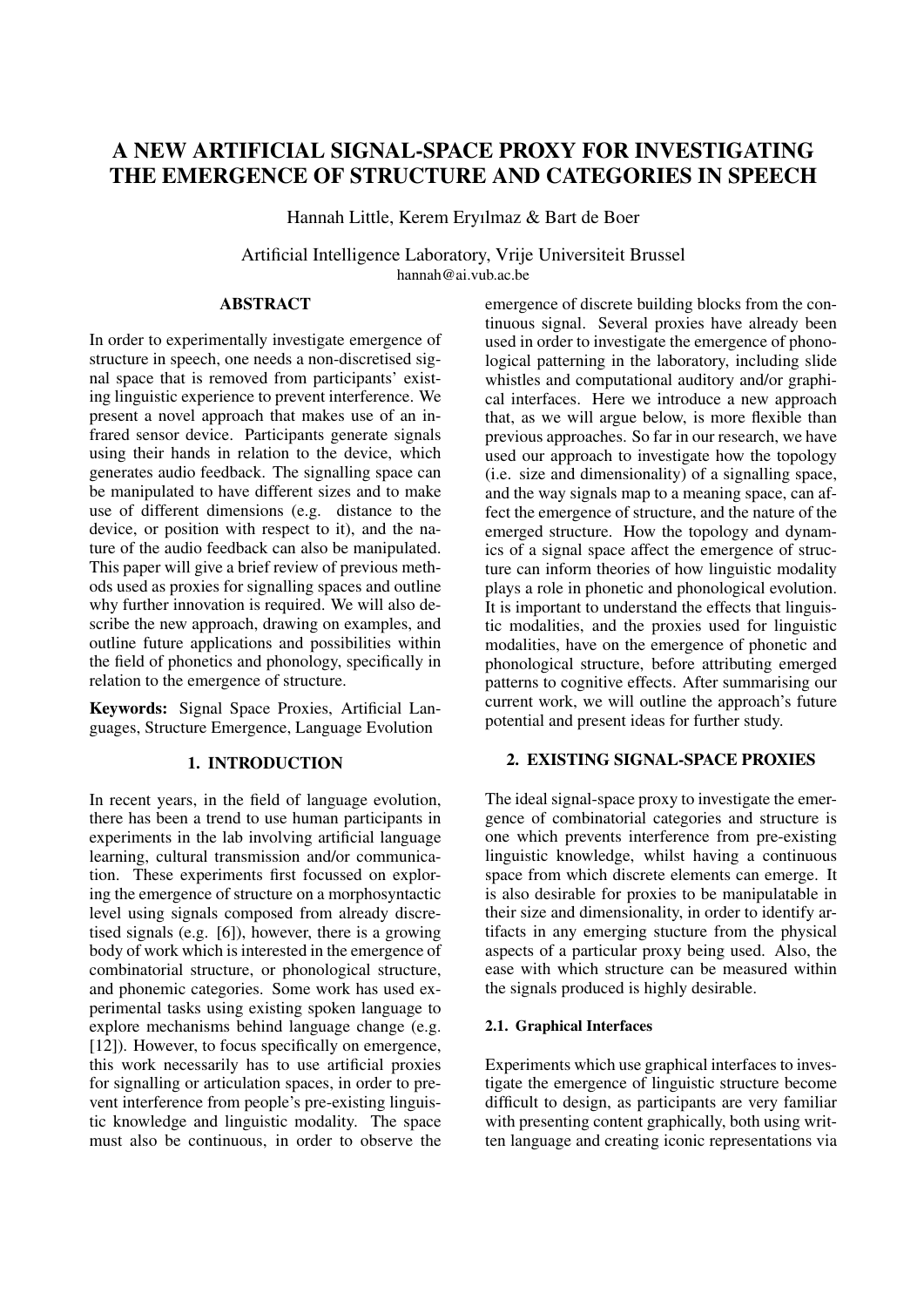drawing. This familiarity prevents good experimental conditions to demonstrate how structure might emerge in the absence of influence from pre-existing knowledge, whether this is linguistic or otherwise. Further to this, graphical interfaces make iconic representations very easy to achieve, which will undoubtedly affect the emergence of any structure. In order to combat some of these issues, Galantucci [4] developed an approach which used a graphical interface, but had constraints on what participants could do using the apparatus. The interface was a stylus which has a constant downwards drift so it was impossible for participants to create images in a way that is intuitive. Using this approach, Galantucci has conducted social coordination experiments to look at how communication systems emerge [4], and more specific experiments have been done which have looked at how duality of patterning might have emerged [8], how iconicity affects the emergence of structure in signals [9], and there have also been experiments which have used the apparatus in an iterated learning paradigm, where participants' outputs were fed to a new participant in transmission chains [2]. All of these experiments have made a contribution to our understanding of the emergence of structure under different pressures. However, it is very difficult to quantify structure within this approach, and results are often based on measures for conventionalisation rather than structure. It is also difficult to manipulate the topology or dynamics of the signal space, causing researchers to manipulate the meaning space, rather than the signal space, to affect mappability [9]. Though one study did manipulate the rapidity of fading on signals using this proxy [5].

#### 2.2. Whistles

Tessa Verhoef has done several experiments which use slide whistles as a proxy for an articulation space (e.g. [11] and [10]). Her experiments involve participants learning pre-recorded whistles and trying to reproduce them from memory. This has been implemented in an iterated learning experiment to see if learning biases within transmission chains could influence the emergence of structure within an inventory of whistles. Verhoef has implemented this in conditions with meanings [10] and without meanings [11]. This approach is a fun and ingenious way to get participants to learn and reproduce signals, and the results have clearly shown that within transmission chains, structure emerges and signals more learnable. However, the output from these experiments is acoustic and the relationship between stopper-movement and signal-pitch is not

linear, which means that analysing signals is not a straightforward process. Also, the signal space is difficult to manipulate in its shape. An attempt has been made to affect the size of the signal space using slide whistles [7], thought the results from these attempts are difficult to measure and interpret.

### 2.3. Digital Signals

Since Verhoef's work with slide whistles, a computational alternative has been developed which can work with a mouse on a screen, or via touch pads on tablets. One experiment used tablets to conduct social coordination tasks within larger iterated learning experiments where participants created signals by placing their finger on a digital slide whistle on a tablet [3]. This experiment explored whether some meanings being more easily mappable than others would facilitate communicative success. This has undoubtedly solved the problem of having data which can be analysed straight away (indeed, the researchers analysed some of the data as it was being produced in real time), however, this system is still only operating with one signal dimension (pitch), and so analysis of signal-spaces with more complex topologies is still an area which needs to be explored.

### 3. OUR PROXY

Our approach uses a "Leap Motion" device (Fig. 1), which is an infrared sensor that detects hand placement in the space above it. Signals can be produced within either a 1, 2 or 3 dimensional physical space, which manipulates auditory feedback, either in pitch, volume, or in any other way the experimenter can program. Participants interact with a user interface, which gives them full instructions on how to use the device throughout, and time to get familiar with the device, and how to create a mapping between hand position and the auditory feedback. Participants are to use one hand at a time, and they must sit back from the device, so that their upper body does not interfere with the signal.

#### 3.1. Our experiments

In our signal-creation experiments so far, signals were generated which either differed in pitch, volume, or both. When a signal could be altered in both its pitch and volume, participants achieved this by moving one hand within an associated two dimensional signal space, e.g. a participant moving their hand up and down might alter the volume, while moving their hand left and right might manipulate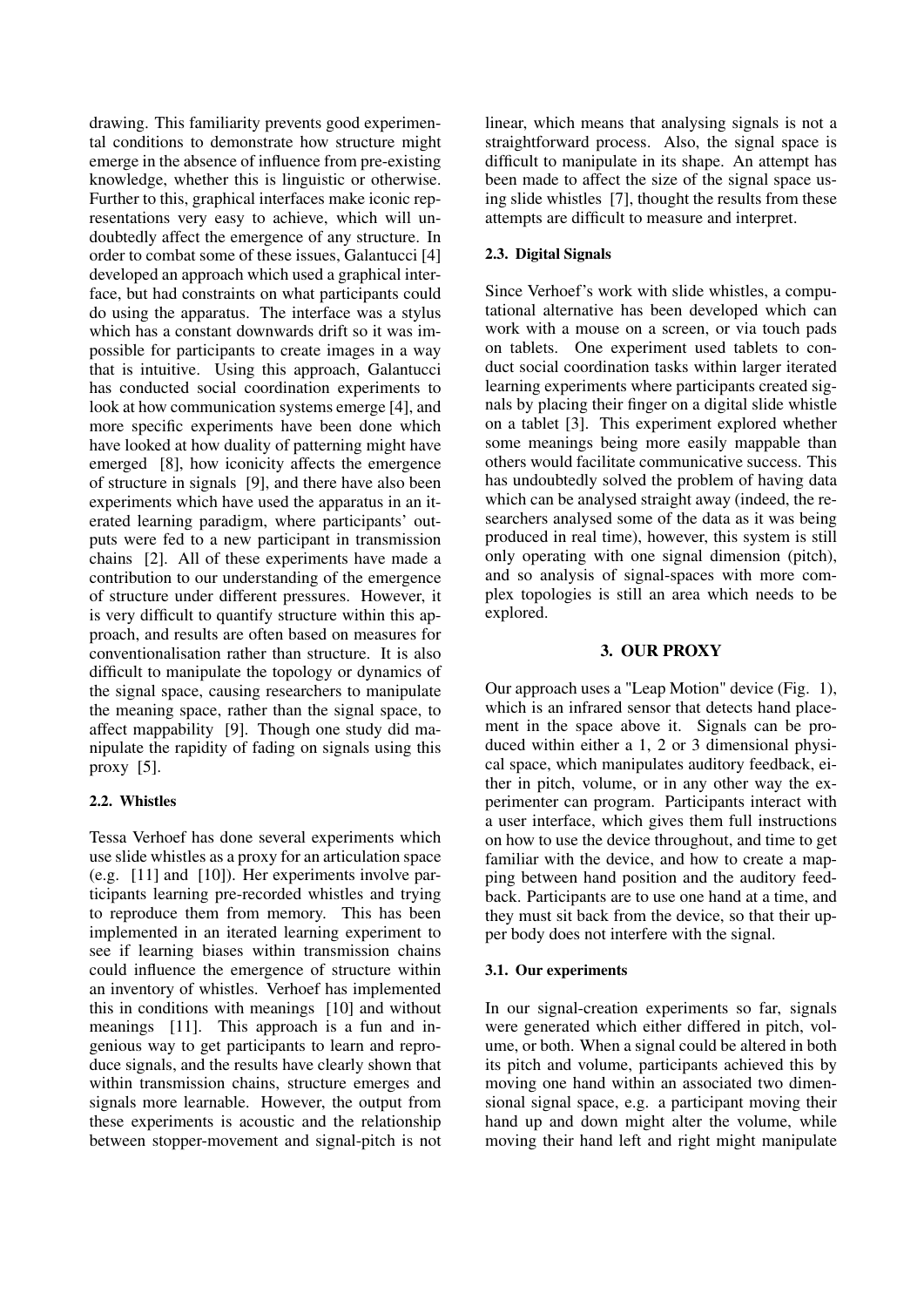Figure 1: The leap motion, illustrating the 2 dimensional signalling space we used in our experiments.



the pitch. Participants could hear auditory feedback through headphones but had no visual feedback, except for being able to see their hand position in front of them. Within our experiment, we manipulated the dimensionality of this signal space, so participants could either manipulate signals by moving their hand within a horizontal dimension (x), vertical dimension  $(y)$  or both (Fig. 1).

Participants were given a meaning space, and were asked to generate signals for each meaning. The meaning spaces also had different numbers of dimensions. So, for example, a set of squares might only differ in size, or in shades of grey, or both (Fig. 2). In our experiments, participants are subjected to different signal creation phases where the signal dimensionality matched with the meaning dimensionality, or mismatched, i.e. they had to describe a two dimensional meaning space with only a one dimensional signal space (Fig. 2). This experimental design aims to create a proxy for the situation we see in linguistic modalities (gesture or speech) in the real world. Linguistic modalities (or signal spaces) differ drastically in topology, and some signal space topologies may be more similar to the structure of objects and events in the world. This similarity will facilitate straightforward signal-meaning mappings and iconicity in linguistic systems where it is possible, and perhaps facilitate discretisation and structure where it is not possible. Experiments such as ours aim to reduce the complexity of the structure of a signal space, and the complexity of the structure of the world, in order to identify the effects of the physical aspects of modalities and to understand how we can extrapolate the results from our experiments to systems emerging in different modalities. This is something which has not been explored with other experimental signal-space proxies, but which is paramount to the discussion related to experimental studies looking at the emergence of phonological patterning in linguistic systems. We must understand the effects which the topology and dynamics of a signal space has, before we can start attributing observed effects to more cognitive mechanisms.

Figure 2: Dimensionality of the signal space and meaning space either matches or mismatches.



#### 4. PRODUCTION AND PERCEPTION

When humans acquire language, they must solve the problem of how the shapes they make with their tongue and vocal tract map on to the phonemes of the language they are acquiring. Participants in artificial language learning experiments must overcome the same mapping problem, especially when an unfamiliar signal space is used. Participants must map between the articulation space (what they are physically manipulating), the signalling space (the audio signals being produced) and the perceptual space (what they are perceiving in their brain). It is important for instance, in Verhoef's experiments ( [10], [11]), using slide whistles, to keep a distinction between the absolute position of where the plunger is on the slide whistle, the non-linear pitch of the whistle made as a result of this, and participants' perception of that whistle. Using our approach, we could have any mapping we wanted between the signalling space and the nature of the feedback given. Participant feedback in pilots indicated that people could much more intuitively manipulate non-linear scales. However, despite this, the output data from our approach was the absolute hand position of participants (represented as coordinates), rather than the non-linear pitch or volume values. We have the values for hand position in our log files, so it is straightforward to attain values pertaining to pitch and volume using the same algorithms we used to generate the signals the participants heard.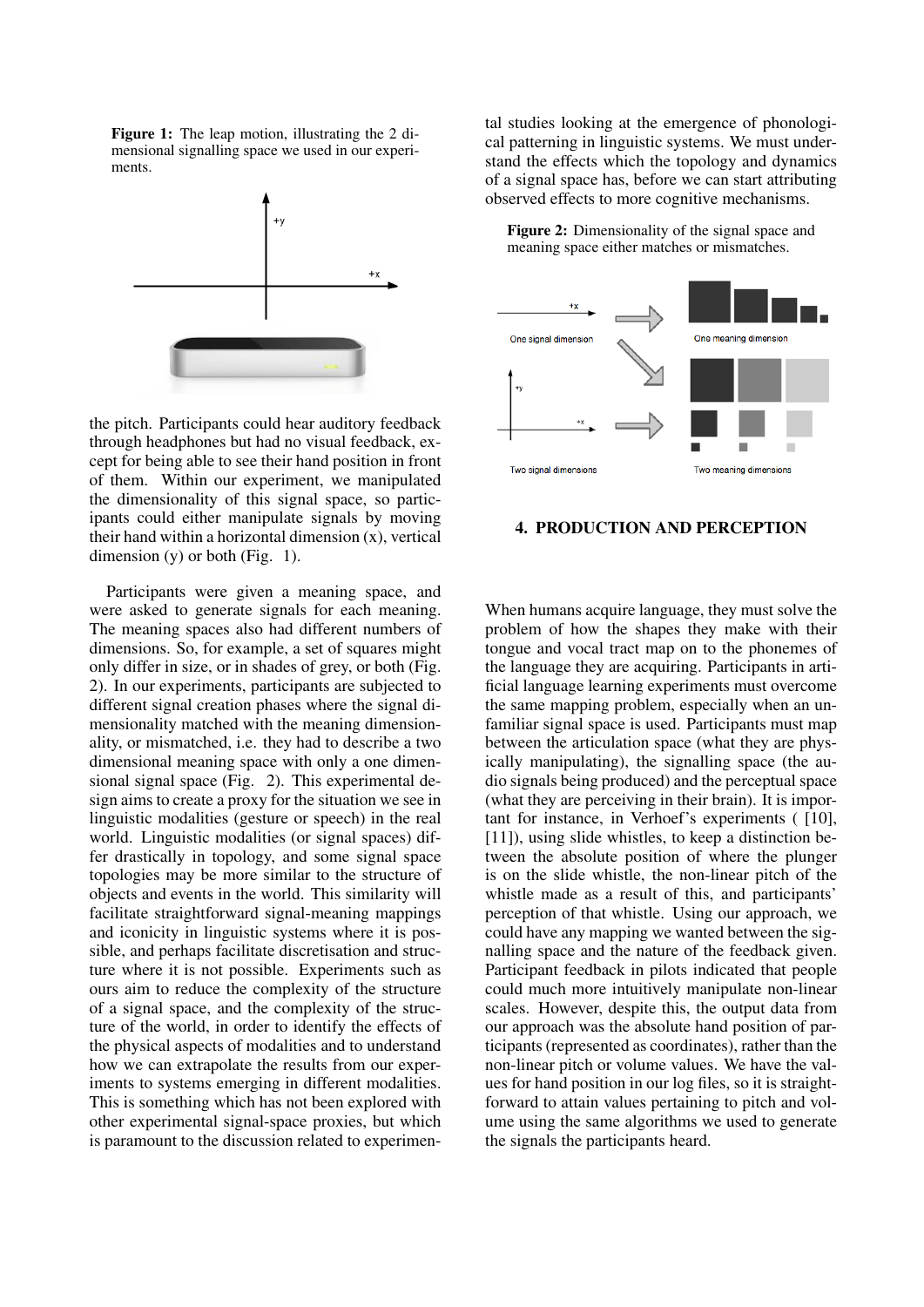#### 5. MEASURING STRUCTURE

With continuous non-discretised data, measuring structure is very difficult. In previous studies, measures of structure have ranged from entropy measures, to manual discretisation and bigram counts. The output data from our experimental setup is a long list of coordinates from each signal created. We can use this data to generate standard descriptive statistics, such as the standard deviation of coordinates, which might give us some basic intuition about the amount of movement within a signal, and also things like the mean coordinates for each signal trajectory and the duration of the signal, which were used to see how one participant discretised the space in figure 3. We can also create probability values of individual signals, for within subject analysis, using values from a participant's entire signal repertoire. However, whether signals being more predictable makes them more "structured" is an open question in the literature.



Figure 3: Mean coordinate on the volume axis for each signal plotted against the number of data frames for each signal. Size and shade of the square represented by each signal are represented by the size and shade of the points on the graph.

Further to the above, we have also explored more sophisticated methods for measuring and modelling structure, and have developed a method using Hidden Markov Models (HMM) to model structure by how many "states" are required in order to predict signal recognition success. We focus on modelling the individual signal generating apparatus in the form of a finite-state, multivariate HMM with continuous (Gaussian) emissions. HMM states and their emission distributions correspond to areas in the signal space that are regularly visited in a predictable context of preceding and following states. This is

a simple analogue for the underlying phonological structure of a surface form. By training HMMs on signal repertoires, we can estimate the most likely vocabulary of states, or the most likely "phonological" alphabet.

Once such a model is trained, it can be used, in combination with the signal repertoire and the meaning space, to index iconicity in the repertoire. Iconicity suggests that there is a topological mapping between the signal and meaning spaces [1], i.e. two meanings that are similar to one another will also have similar signals denoting them. To measure iconicity within our results, we can use Viterbi paths produced by the HMM to reduce the signals to a discrete sequence of integers representing the emitting states. Then, a pair-wise distance matrix can be generated for the signal repertoire, using Levenshtein distances as the distance metric. Then, the meanings the repertoire maps to can also put into a pair-wise distance matrix among themselves. Finally, Mantel's test of matrix correlation can be run between the two distance matrices to obtain an index of how iconic the repertoire is, given the corresponding meaning space, in the form of a correlation coefficient.

#### 6. CONCLUSION AND FUTURE WORK

We have presented a new experimental approach to generating signals for investigating the emergence of structure from a continuous signalling space. This approach can be used in experiments designed to investigate the effects of physical signalling constraints, signal-meaning mappings and cognitive mechanisms, as well as communication and cultural transmission.

With this new approach, a body of work is in development which explores issues, such as manipulating the dimensionality of the signal space or the nature of the auditory feedback, which couldnât be investigated using other approaches developed so far. Further to this, new methods for measuring structure within continuous signal streams are being developed, the usage for which may stretch far beyond analysing the signals from these experiments.

We plan to further utilise our approach in future signal creation experiments, social coordination tasks, and iterated learning experiments. These experiments will contribute to understanding and separating the physical and cognitive mechanisms involved in how structure emerges from a continuous space, both in speech, and in other modalities.